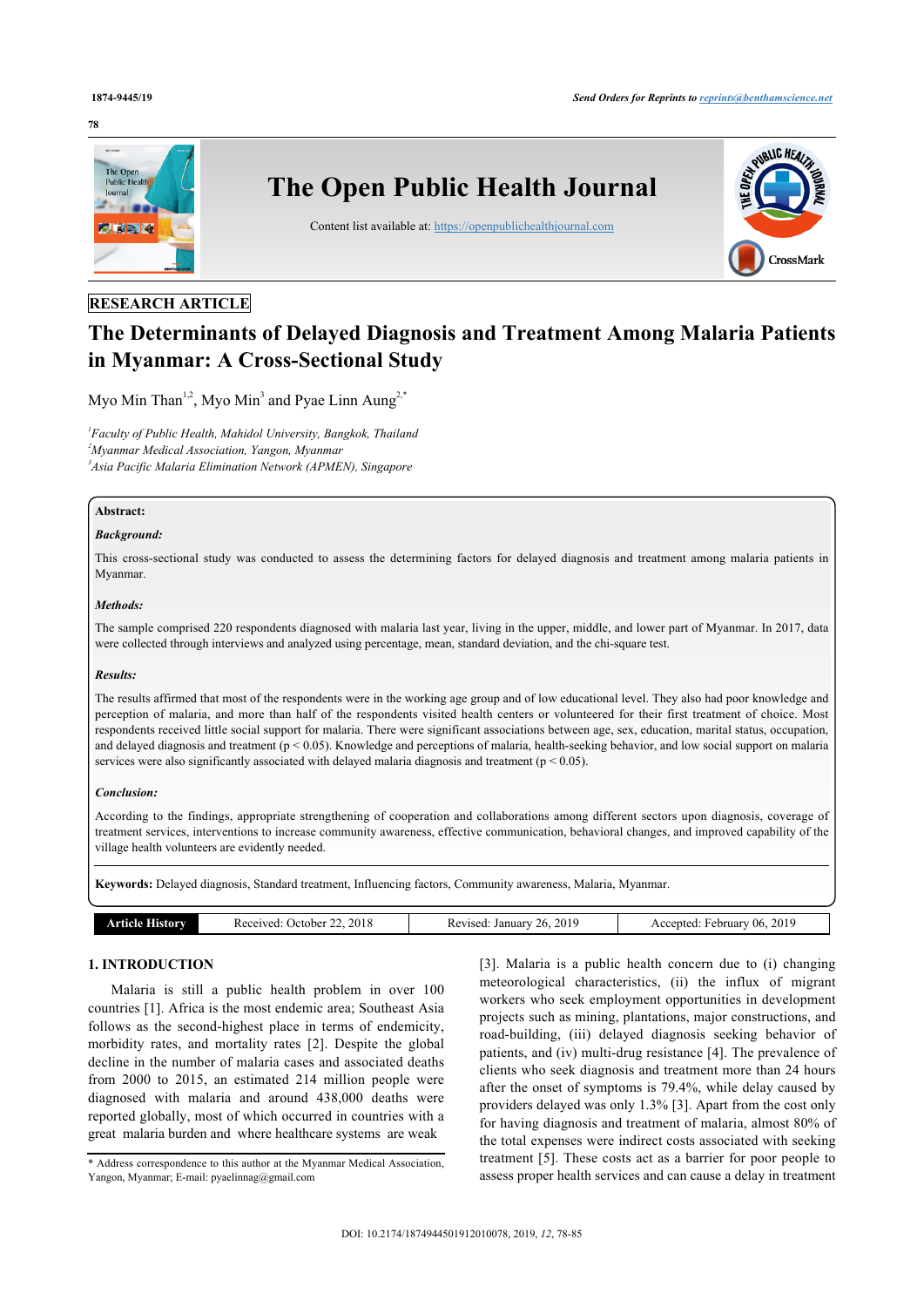seeking and increase self-medication practices. Without proper treatment, the delay may tend to develop severe complications and deaths within one week of onset of fever [[5\]](#page-7-4). In meantime, most patients seek their first treatment at drug shops (18%), Markets (15%), private clinic (1[6](#page-7-5)%) and Quack (1%) [6].

Myanmar is still considered to have a significant number of reported malaria cases as compared to South East Asian Countries although effective treatment milestones have been achieved in recent years. In 2016, 291 out of 330 townships in Myanmar are malaria endemic and the percentage of the population in those areas is 76.34%. Both mortality and morbidity rate have been reduced from 2011 to 2016. However, there were 105,178 confirmed malaria cases and 21 deaths reported and are one of the highest morbidity rate and mortality rate among the countries in the SEARO region in 2016 [\[7\]](#page-7-6). Moreover, since 2009, available data have suggested the emergence of artemisinin resistance in five regions and states of Myanmar, that is in relation to all the currently using three first-line artemisinin-based combination therapy -ACTs (artemether-lumefantrine, artesunate-mefloquine and dihydroartemisinin-piperaquine) [[3](#page-7-2), [4](#page-7-3), [8,](#page-7-7) [9](#page-7-8)]. The true magnitude of the malaria problem might be much higher (the majority behaves either self-medication or seeking care in the private formal or informal sectors like general practitioners or quacks) [[10](#page-7-9), [11\]](#page-7-10). Nevertheless, according to the World Health Organization (WHO), Greater Mekong Sub-region (GMS) strategies and government committees have been launched to eliminate malaria in Myanmar by the year 2015-2030 [[11\]](#page-7-10). The WHO also encouraged that all malaria suspected clients should have access to early diagnosis by either microscopy or Rapid Diagnosis Tests (RDT) and treatment facility as early as possible. The ideal time is within 24 hours from the onset of symptoms to halt the risk of serious complications and forward transmission [[12\]](#page-7-11).

<span id="page-1-0"></span>

| <b>Characteristics</b> | n  | $(\%)$ |
|------------------------|----|--------|
| Delayed Diagnosis      |    |        |
| 24 hr - 48 hr          | 74 | 33.6   |
| 48 hr - 72 hr          | 59 | 26.9   |
| $>$ 72 hr              | 87 | 39.5   |
| Delayed Treatment      |    |        |
| 24 hr - 48 hr          | 72 | 32.7   |
| 48 hr - 72 hr          | 54 | 24.5   |
| $> 72$ hr              | 94 | 42.8   |

<span id="page-1-1"></span>

|             |  | Table 2. Associations between general characteristics, disease exposure and delayed diagnosis and standard treatment |  |  |  |  |
|-------------|--|----------------------------------------------------------------------------------------------------------------------|--|--|--|--|
| $(n=220)$ . |  |                                                                                                                      |  |  |  |  |

|                                      |             | <b>Types of Delayed Diagnosis</b> |           |              | <b>Types of Delayed Treatment</b> |           |           |               |
|--------------------------------------|-------------|-----------------------------------|-----------|--------------|-----------------------------------|-----------|-----------|---------------|
| <b>Characteristics</b>               | 24-48 hr    | 48-72 hr                          | $>72$ hr  | p-value      | 24-48 hr                          | 48-72 hr  | $>72$ hr  | p-value       |
|                                      | $n$ (%)     | $n$ (%)                           | $n$ (%)   |              | $n$ (%)                           | $n$ (%)   | $n$ (%)   |               |
| Age in years                         |             |                                   |           |              |                                   |           |           |               |
| $15 - 35$                            | 54 (42.5)   | 35(27.6)                          | 38 (29.9) | $0.001*$     | 52 $(40.9)$                       | 31(24.4)  | 44(34.6)  | $0.009*$      |
| $>35$                                | 20(23)      | 24(25.3)                          | 49 (51.7) |              | 20(21.5)                          | 23(24.7)  | 50(53.8)  |               |
| Sex                                  |             |                                   |           |              |                                   |           |           |               |
| Male                                 | 41 $(29.5)$ | 33(23.7)                          | 65(46.8)  | $0.016*$     | 41 $(29.5)$                       | 28(20.1)  | 70(50.4)  |               |
| Female                               | 33(40.7)    | 26(32.1)                          | 22(27.2)  |              | 31(38.3)                          | 26(32.1)  | 24(29.6)  | $0.005*$      |
| Education                            |             |                                   |           |              |                                   |           |           |               |
| Low education                        | 36(21.1)    | 50(29.2)                          | 85(49.7)  | ${}< 0.001*$ | 34(19.9)                          | 45(26.3)  | 92(53.8)  | ${}< 0.001*$  |
| High education                       | 38 (77.6)   | 9(18.4)                           | 2(4.1)    |              | 38 (77.6)                         | 9(18.4)   | 2(4.1)    |               |
| Marital status                       |             |                                   |           |              |                                   |           |           |               |
| Single                               | 39(51.3)    | 16(21.1)                          | 21(27.6)  | ${}< 0.001*$ | 39(51.3)                          | 15(19.7)  | 22(50)    | ${}_{0.001*}$ |
| Married                              | 35(24.3)    | 43 (29.9)                         | 66 (45.8) |              | 33 (22.9)                         | 39(27.1)  | 72 (50)   |               |
| Occupation                           |             |                                   |           |              |                                   |           |           |               |
| Forest related work                  | 27(23.1)    | 29(24.8)                          | 61(52.1)  | $< 0.001*$   | 27(23.1)                          | 25(21.4)  | 65(55.5)  | ${}< 0.001*$  |
| Non-forest related work              | 47(45.6)    | 30(29.1)                          | 26(25.2)  |              | 45 (43.5)                         | 29 (28.2) | 29 (28.2) |               |
| Monthly family income                |             |                                   |           |              |                                   |           |           |               |
| $< 200,000$ Kyats                    | 20(27.8)    | 19(26.4)                          | 33(45.8)  |              | 19(26.4)                          | 18(25)    | 35 (48.6) |               |
| $> 200,000$ Kyats                    | 54 (36.5)   | 40(27)                            | 54 (36.5) | <b>NS</b>    | 53 (35.8)                         | 36(24.3)  | 59 (39.9) | <b>NS</b>     |
| Live near forested area $(< 1$ mile) |             |                                   |           |              |                                   |           |           |               |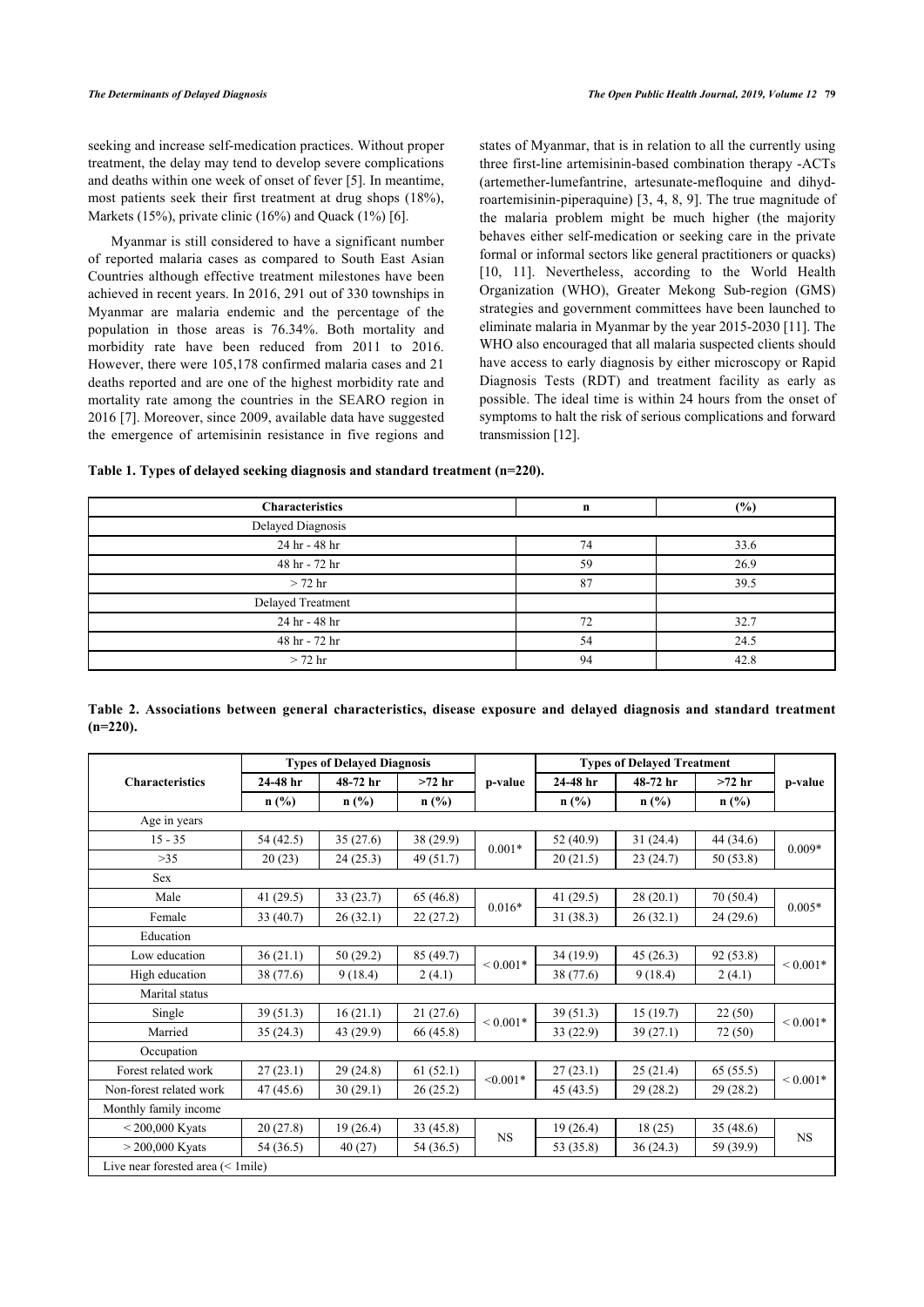#### **80** *The Open Public Health Journal, 2019, Volume 12 Than et al.*

|                                     |            | <b>Types of Delayed Diagnosis</b> |           |           | <b>Types of Delayed Treatment</b> |           |           |           |  |
|-------------------------------------|------------|-----------------------------------|-----------|-----------|-----------------------------------|-----------|-----------|-----------|--|
| <b>Characteristics</b>              | $24-48$ hr | 48-72 hr                          | $>72$ hr  | p-value   | 24-48 hr                          | 48-72 hr  | $>72$ hr  | p-value   |  |
|                                     | $n$ (%)    | $n$ (%)                           | n(%)      |           | $n$ (%)                           | $n$ (%)   | $n$ (%)   |           |  |
| Yes                                 | 15(33.3)   | 11(24.4)                          | 19 (42.2) |           | 13 (28.9)                         | 12(26.7)  | 20(44.4)  | <b>NS</b> |  |
| N <sub>o</sub>                      | 59 (33.7)  | 48 (27.4)                         | 68 (38.9) | <b>NS</b> | 59 (33.7)                         | 42(24)    | 74 (42.3) |           |  |
| Experiences in health related field |            |                                   |           |           |                                   |           |           |           |  |
| Yes                                 | 1(100)     | 0(0)                              | 0(0)      | <b>NS</b> | 1(100)                            | 0(0)      | 0(0)      |           |  |
| N <sub>o</sub>                      | 73(33.3)   | 59 (26.9)                         | 87(39.7)  |           | 71 (32.4)                         | 54 (24.7) | 94 (42.9) | <b>NS</b> |  |
| Previous attempt of malaria         |            |                                   |           |           |                                   |           |           |           |  |
| Yes                                 | 3(50)      | 2(33.3)                           | 1(16.7)   | <b>NS</b> | 3(50)                             | 2(33.3)   | 1(16.7)   | <b>NS</b> |  |
| No.                                 | 71(33.2)   | 57(26.6)                          | 86(40.2)  |           | 69 (32.2)                         | 52(24.3)  | 93 (43.5) |           |  |

*(Table 2) contd.....*

\*Significance at p<0.05, Degree of freedom for chi-square test=1, NS=non-significant.

<span id="page-2-0"></span>**Table 3. Association between knowledge, health seeking behavior, overall perception on malaria, social support and delayed diagnosis and standard treatment (n=220).**

|                                            |            | <b>Types of Delayed Diagnosis</b> |                     |            | <b>Types of Delayed Treatment</b> |           |           |            |
|--------------------------------------------|------------|-----------------------------------|---------------------|------------|-----------------------------------|-----------|-----------|------------|
| <b>Characteristics</b>                     | $24-48$ hr | 48-72 hr                          | $>72$ hr<br>p-value |            | $24-48$ hr                        | 48-72 hr  | $>72$ hr  | p-value    |
|                                            | n(%)       | $n$ (%)                           | $n$ (%)             |            | $n$ (%)                           | $n$ (%)   | $n$ (%)   |            |
| Knowledge                                  |            |                                   |                     |            |                                   |           |           |            |
| Low                                        | 38(21.6)   | 52(29.5)                          | 86 (48.9)           | $< 0.001*$ | 37(21.1)                          | 46(26.1)  | 93 (52.8) | $< 0.001*$ |
| High                                       | 36(81.8)   | 7(15.9)                           | 1(2.3)              |            | 35(79.5)                          | 8(18.2)   | 1(2.3)    |            |
| Health seeking behavior                    |            |                                   |                     |            |                                   |           |           |            |
| Low                                        | 3(2.7)     | 36(32.1)                          | 73 (65.2)           | $< 0.001*$ | 3(2.7)                            | 30(26.8)  | 79 (70.5) | $< 0.001*$ |
| High                                       | 71 (65.7)  | 23(21.3)                          | 14(13.0)            |            | 69(63.9)                          | 24(22.2)  | 15(13.9)  |            |
| Overall perception on malaria              |            |                                   |                     |            |                                   |           |           |            |
| Poor                                       | 33(19.6)   | 51(30.4)                          | 84 (50.0)           | $< 0.001*$ | 33(19.6)                          | 44(26.2)  | 91 (54.2) | $< 0.001*$ |
| Good                                       | 41(78.8)   | 8(15.4)                           | 3(5.8)              |            | 39 (75)                           | 10(19.2)  | 3(5.8)    |            |
| Social support                             |            |                                   |                     |            |                                   |           |           |            |
| Low                                        | 32(18.6)   | 55 $(32.0)$                       | 85 (49.4)           | $< 0.001*$ | 32(18.6)                          | 48 (27.9) | 92(53.5)  |            |
| High                                       | 42(87.5)   | 4(8.3)                            | 2(4.2)              |            | 40(83.3)                          | 6(12.5)   | 2(4.2)    | $< 0.001*$ |
| $+0$ $\sim$ $-0.051$ $0$ $1$ $0.1$ $1$ $1$ |            |                                   |                     |            |                                   |           |           |            |

\*Significance at p<0.05, degree of freedom for chi-square test=1

Since 2000, the Myanmar Medical Association-Malaria (MMA-Malaria) project began with the support from the Ministry of Health and Sports (MoHS), Vector Borne Disease Control (VBDC) team and WHO to promote an effective prevention against malaria and provide accessible quality diagnosis and standard treatment of malaria to the poor in endemic and high risk townships. According to the 2016 project data, 72% of malaria patients were delayed (>24 hours after onset of symptoms) in seeking diagnosis and treatment. It is still an issue to be addressed by any effective intervention [[13\]](#page-7-12). Early accessible to health service in a timely manner is essential to strengthen case-based surveillance and other interventions [\[11](#page-7-10)]. However, one of the major gaps is the lack of formative behavioral research conducted. This study aimed to investigate the determinants of delayed diagnosis and treatment of malaria patients in Myanmar by tracking the background information of malaria patients. Based on the patient's record of the MMA-Malaria project, delay in diagnosis and treatment of malaria patients in the previous year 2016 was traced for data collection [\[13](#page-7-12)].

# **2. MATERIALS AND METHODS**

MMA-Malaria project in Myanmar has been implemented in 19 malaria endemic townships around the country. The study sites were divided into three parts, namely an upper, middle and lower part, by using stratified random sampling. One MMA's township was sampled from each part by using simple random sampling. Based on this strategy, Paletwa township (Chin state) in the upper part of Myanmar, Ann township (Rakhine State) in the middle part of Myanmar and Bokpyin township (Tanintharyi Division) in the lower part of Myanmar were selected for inclusion in the study. In each of these three townships, villages are scattered at a significant distance from one another. Thus, roads connecting the villages were often impassable, especially in the rainy season. Geographically, Paletwa township lies on a hilly region, Ann township is located on a flatland, and Bokpyin township is in a coastal area.

The population of interest for the study were malariapositive patients residing in the selected three townships located in malaria-endemic areas in Myanmar, who were diagnosed during the 12 months preceding the study and who elected to delay diagnosis and standard treatment. According to the 2016 carbonless patients register, in Paletwa, Ann and Bokpyin, there were 761, 543 and 188 malaria positive cases, respectively. Based on the MMA-Malaria Project's data for 2016, 601, 412 and 159 of these cases pertained to patients that delayed seeking care and treatment in Paletwa, Ann and Bokp-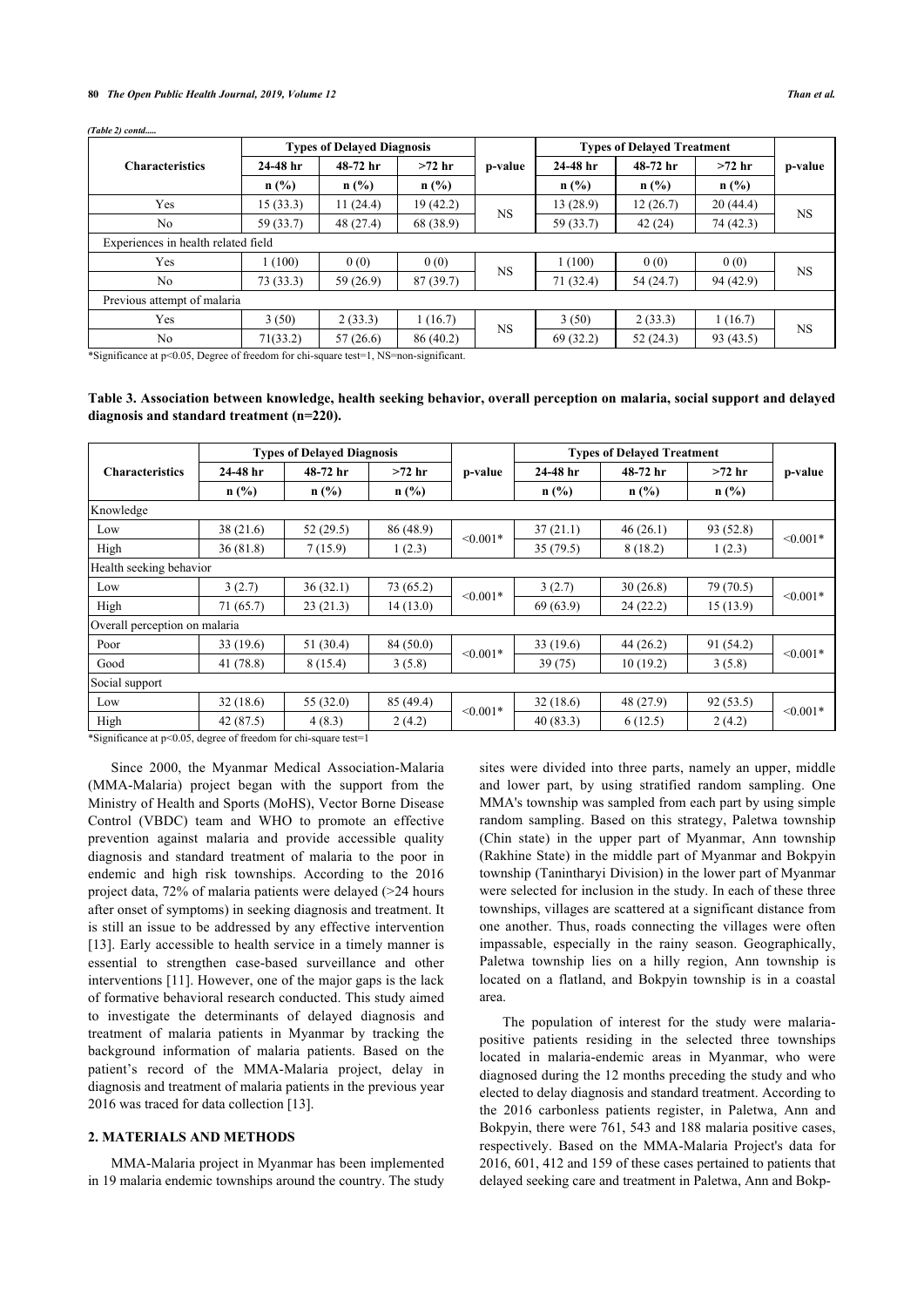<span id="page-3-0"></span>

Fig. (1). Sample flow chart (Source: current study).

yin, respectively. Next, systemic random sampling was used to select from these groups a sufficient number of adults (aged 18 or older) (Fig.**1**). The sample size for each township was calculated by using the formula;  $nv = (nc / Nt) * Nv$  where, nv is the number of samples for each township, nc denotes the total sample size available for the study, Nt is the total number of malaria patients residing in the three townships that delayed seeking treatment, and Nv is the number of such patients in each township. Based on this calculation, 220 individuals were recruited for the present study.

The questionnaire used as a data collection tool was first developed in English and was subsequently translated into Myanmar language. It consisted of six parts, respectively pertaining to general characteristics and disease exposure,

knowledge on malaria, health-seeking behaviors, perceptions of malaria, social support for malaria services, and delayed diagnosis and standard treatment of malaria patients. The questionnaire was checked for content validity by an advisory team at Mahidol University, Bangkok, Thailand, as well as by three experts working in the related field. These individuals provided input on the questionnaire correctness, validity, and language clarity. Cronbach's alpha coefficient was calculated to test the questionnaire reliability. Index of Item-Objective Congruence (IOC) was also calculated, yielding 0.778. In addition, a pilot study was conducted with 30 residents of one township from each study zone to assess the smoothness of interview process.

Six educated data collection assistants were selected and underwent a one-day training course, as a part of which they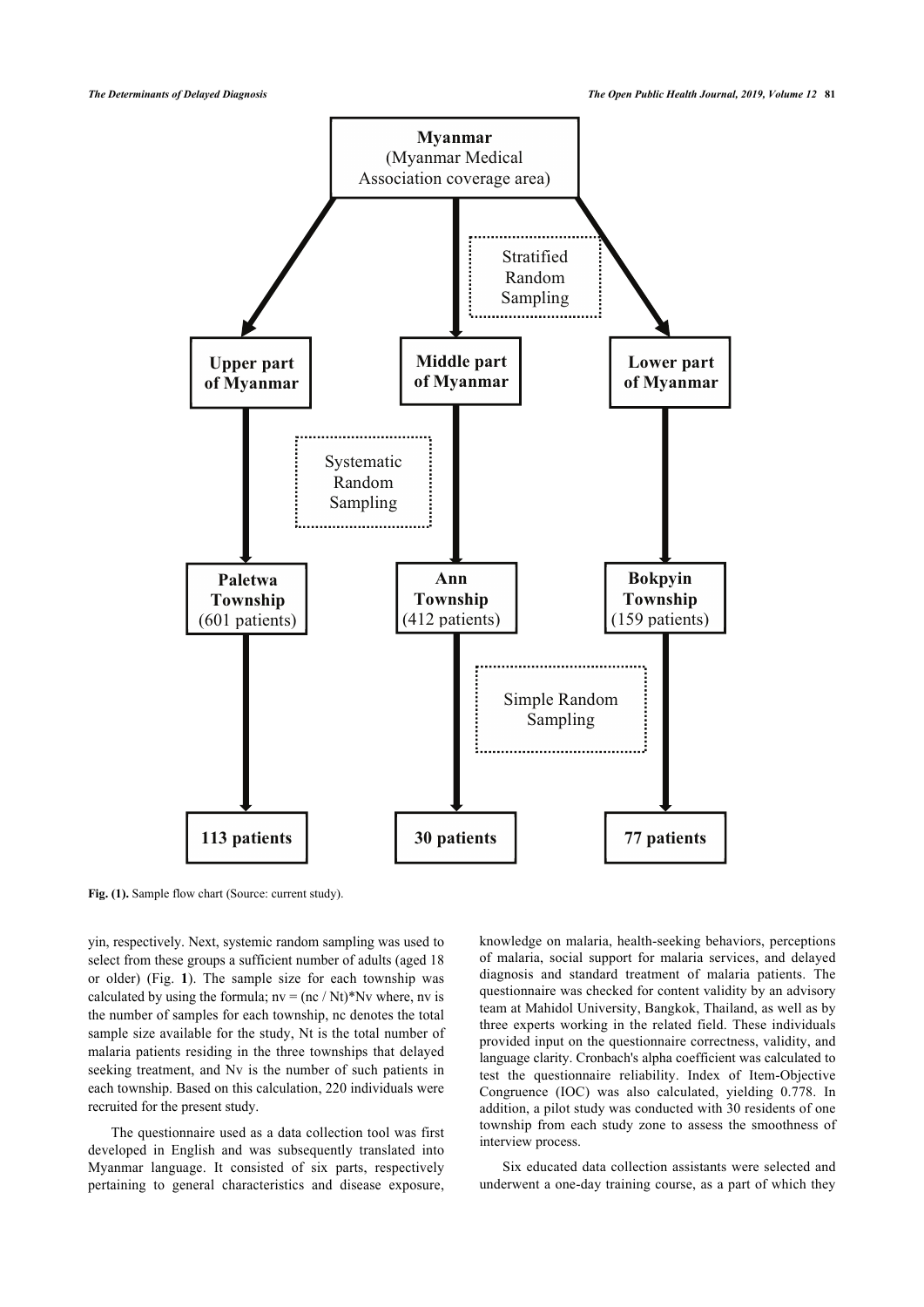learned how to collect data and control the quality of data. Before collecting the data, field assistants obtained the list of preselected malaria patients' household addresses. After brief instruction, respondents were asked to fill the informed consent form. After data collection, data was entered and analyzed into the computer by using epi-data and Statistical Package for the Social Sciences (SPSS 22) for quantitative data analysis. Descriptive statistics (mean, standard deviation, minimum, maximum, and percentage) were calculated for the data pertaining to general participant characteristics, knowledge on malaria, health-seeking behavior, perception of malaria, and social support for malaria services. To determine the association between the constructed variables, the chi-squared test was used.

# **3. RESULTS**

Majority of the respondents were delayed more than 72 hours. The respondents who got delayed diagnosis and treatment for more than 72 hours were (39.5%) and (42.8%), respectively (Table **[1](#page-1-0)**). The age ranged between 15 - 62 years, the mean age was  $34.15 \pm SD$  10.6. Majority of the respondents (57.7%) were the young age group (18 - 35 years) and 42.3% were older age group (>35 years). Male to female ratio was 1.72:1.00, (63.2%) and (36.8%), respectively. Majority of the respondents finished low education level (primary/ secondary school) (77.7%) followed by 22.3% of high school and above. Two-thirds of the respondents were married (65.5%). Regarding their occupations, more than half of the respondents had forest-related occupations such as agriculture, rubber tapping, migrant, bamboo cutting, and mining workers. More than two-thirds (67.3%) of the respondent's family income were more than 200,000 kyats (~135USD) per month. Nearly 80% of respondents lived more than one mile away from the forested area. Almost all of them had no experience of working in a health-related field and they had never suffered from malaria before 2016.

For the associations, there were found that factors significantly associated with delayed diagnosis were age ( $p =$ 0.001), sex ( $p = 0.016$ ), education ( $p \le 0.001$ ), marital status (p  $< 0.001$ ), occupation (p  $< 0.001$ ) while no significant associations with income, living areas, health-related working experience and previous attempt of malaria. Respondents aged more than 35 years old delayed for diagnosis more than 72 hours for (51.7%), meanwhile, those aged 35 years and lower delayed for diagnosis more than 72 hours for (29.9%). From the result, the older aged group were higher degree delayed than the younger aged group. Male respondents delayed for diagnosis more than 72 hours for (46.8%) and female respondents were (27.2%), the degree of delayed was higher in male respondents than female. The respondents who had low education delayed for malaria diagnosis more than 72 hours for (49.7%), meanwhile, those who had high education delayed for diagnosis more than 72 hours for (4.1%). According to the result, low educated respondents were higher degree delayed than high educated respondents. Respondents who are single delayed for diagnosis more than 72 hours for (27.6%) and respondents who are married delayed for diagnosis more than 72 hours for (45.8%). As the result, the degree of delayed was higher in married than single respondents. Forest-related

workers delayed for diagnosis more than 72 hours for (52.1%), meanwhile, nonforest related workers have delayed diagnosis more than 72 hours for (25.2%). The degree of delayed was higher in forest-related workers than other type of occupation.

There were associations between independent variables and delayed treatment of malaria. It was found that factors significantly associated with delayed effective treatment were age (p = 0.009), sex (p = 0.005), education levels (p < 0.001), marital status ( $p < 0.001$ ) and occupation ( $p < 0.001$ ). Respondents aged more than 35 years old delayed treatment more than 72 hours for (53.8%), meanwhile those aged 35 years and lower delayed treatment more than 72 hours for (34.6%). From the result, older aged group were higher degree delayed than the younger aged group. Male respondents delayed for treatment more than 72 hours for (50.0%) and female respondents delayed for treatment more than 72 hours for (29.6%). The degree of delayed was higher in male respondents than female. The respondents who had low education delayed treatment more than 72 hours for (53.8%), meanwhile who had high education were delayed treatment more than 72 hours for (4.1%). According to the result, low educated respondents were higher degree delayed than those who had high education. Respondents who are single delayed treatment more than 72 hours for (29.0%) and respondents who are married delayed treatment more than 72 hours for (50.0%). As the result, the degree of delayed was higher in married than single respondents. Forest-related workers delayed treatment more than 72 hours for (55.5%), meanwhile, nonforest related workers delayed treatment more than 72 hours for (28.2%). The degree of delayed was higher in forest-related workers than others type of occupation (Table **[2](#page-1-1)**).

In addition, there were associations between knowledge on malaria ( $p < 0.001$ ), perception on malaria ( $p < 0.001$ ), careseeking behaviors ( $p \le 0.001$ ), social support on malaria services ( $p < 0.001$ ) and delayed seeking diagnosis and the delayed treatment at p < 0.05 level. For overall knowledge of malaria, most of the respondents had a low level of knowledge (80.0%), whereas 20% had a high level. The mean score was 8.4 which was 52.5% of the total score. The respondents who had a low level of knowledge on malaria delayed for diagnosis more than 72 hours for (48.9%) and high level of knowledge on malaria delayed for diagnosis more than 72 hours for (2.3%) only, the degree of delayed was higher at a low level of knowledge than a high level of knowledge. The respondents who had a low level of knowledge on malaria delayed treatment more than 72 hours for (52.8%) meanwhile those who had a high level of knowledge on malaria delayed treatment more than 72 hours only for (2.3%). The degree of delayed was higher in respondents who had a low level of knowledge than those who had a high level of knowledge. Respondents who had low health-seeking behaviors delayed for diagnosis more than 72 hours for (65.2%) and respondents who had good health seeking behavior delayed diagnosis more than 72 hours for (13.0%). The degree was higher in the respondents who had low health-seeking behavior than those who had high health-seeking behaviors. Respondents who had low health-seeking behaviors delayed treatment more than 72 hours for (70.5%) and those who had good health seeking behavior delayed treatment more than 72 hours for (13.9%).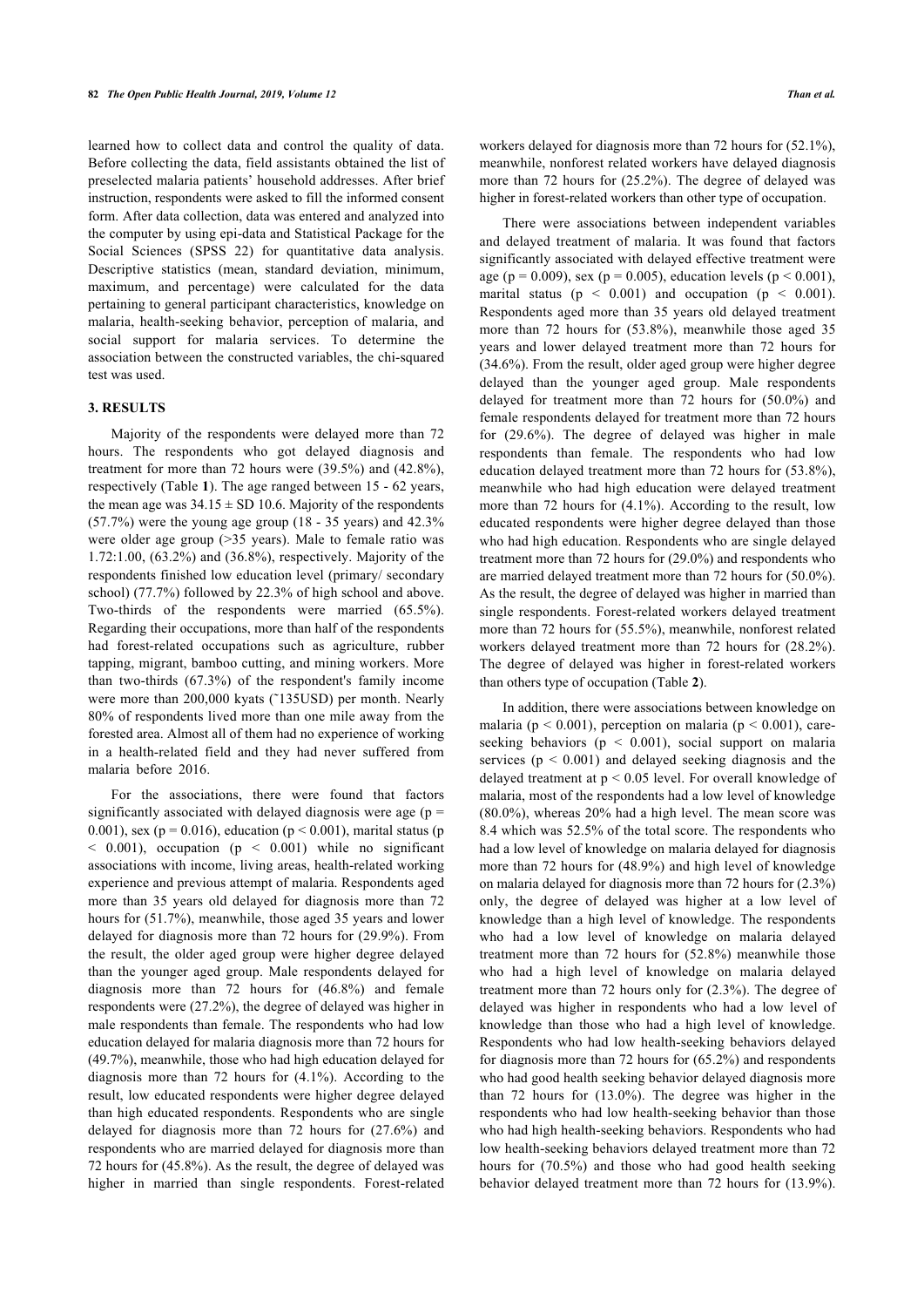The degree was higher in the respondents who had low healthseeking behavior than those who had high health-seeking behaviors.

For the overall perception, two third of them had a poor level of perception whereas 23.6% had a high level of perception. The mean score of the overall perception was 32.9 and SD was 6.6, which was (68.5%) of the total score. Regarding overall perception association with delayed diagnosis and treatment, half of the respondents who had poor perception delayed for diagnosis more than 72 hours while those who had good perception delayed for diagnosis more than 72 hours for  $(5.8\%)$ . Most of the respondents  $(78.2\%)$  got the overall support at a low level and high level (21.8%). The mean score of the overall social support was 13.4, SD $\pm$ 5.7, which was 79.6% of the total scored. Respondents who got low to moderate social support for malaria services delayed for diagnosis more than 72 hours for (49.4%) while those who got high social support delayed for diagnosis more than 72 hours only for (4.2%). The degree was higher in the respondents who got low social support than those who got high social support (Table **[3](#page-2-0)**).

# **4. DISCUSSION**

It was divided into two types: delayed diagnosis and delayed treatment; in addition, it was classified using three degrees: (a)  $24 - 48$  hours, (b)  $48 - 72$  hours, and (c) more than 72 hours. All of the respondents were mostly delayed in both diagnosis and effective treatment. These delays may be due to respondents' low knowledge levels and working age group; they could not go to the clinic within 24 hours, and they did not know how to predict malaria by themselves. In addition, most of the respondents lived in either the malaria-endemic area or remote areas, which made it difficult for them to access the health center. The majority of respondents had delays in diagnosis of more than 72 hours because the selected township had poor public transportation and no health centers. Also, the malaria patients did not know the signs and symptoms of malaria and its complications; therefore, patients did not know exactly when they had malaria. Delayed malaria diagnosis and delay in effective treatment were the worst in Paletwa Township because the township was in a hilly region, and travel was difficult. The previous study in Wa region, Myanmar found that 87.5% of respondents were delayed in malaria treatment because of low family income and distance from health facilities [\[14\]](#page-7-13). Another study in the endemic area of rural Myanmar showed that 84.2% of respondents were delayed in seeking malaria treatment, and only a few were not delayed in seeking effective treatment within 24 hours after the onset of the first symptoms of malaria [[15\]](#page-7-14).

Delay times were longer in older age groups compared with younger age groups because most of the older respondents were dependent on the family, and they could not go to clinics by themselves. In addition, the older villagers relied on traditional medicine and trusted spiritual and traditional beliefs. The degree of delay for younger age groups was not high, but they were also delayed; the younger groups thought that they had high immunity and that malaria would, therefore, resolve naturally, so they did not go to health centers within 24 hours.

These respondents were also in the working age groups, so they could not go to health centers easily when they were working, especially if they were working in the forest. This was similar to the previous study in Myanmar and the Cambodian border area in 2013, which found that the respondents over 30 years of age were more likely to delay than the other age groups [[16\]](#page-7-15). Regarding gender, two-thirds of the respondents were male. Most of them were forest-related workers and, thus, they were more prone to infection and to delayed diagnosis and treatment. Most male respondents had low education levels, and they did not know the severity and complications of malaria; therefore, they self-medicated and did not go to health centers within 24 hours. One of the studies in Myanmar showed that male respondents more often delayed treatment than females[[15\]](#page-7-14). Another study in Mae Ramat district, Tak Province, Thailand (located in the Thailand - Myanmar border area) showed that the number of male respondents who were delayed was predominantly higher than female respondents; therefore, males might be a high-risk group for contracting malaria, and most of them were delayed in malaria diagnosis and effective treatment [[17\]](#page-7-16).

The study, however, observed that more than two-thirds of them had low levels of education (*i.e.,* illiteracy, primary and secondary school), and the results showed that the lower the knowledge level, the more prolonged the delay in diagnosis and effective treatment. This may have been because most of the respondents who had low education levels did not attend to the health education section, and they were not interested about health information provided by the government or MMA or some other NGOs. Marital status was also associated with delays in malaria diagnosis and effective treatment. Married respondents were 1.89 times more likely than single respondents to delay diagnosis and treatment. The married respondents thought that fevers with chills and rigors were not important, and they were more focused on their families and their economic status, so they relied on self-treatment and traditional healers. The 2015 study in rural Myanmar similarly found that most of the respondents (75.2%) were married and were 1.41 times more likely to delay than others[[15](#page-7-14)]. Regarding occupation, most respondents were forest-related workers, and they were more delayed in the diagnosis and effective treatment because they did not know they were more prone to infection. These workers had difficulty with transportation, and they could not easily go to health centers when they were getting ill. In addition, their job behaviors were also one of the reasons for delays; they built temporary houses and lived in the forest, and so they did not have easy access to health centers. One of the studies in Thailand in 2001 showed that forest-related workers had negative health-seeking behavior and more delays in diagnosis and treatment than other occupations (*e.g.*, seller, street vendor, or employee of government) [\[17](#page-7-16)].

Other remaining variables (*e.g.*, monthly family income, living near forested areas, experience in health-related fields, and previous illnesses with malaria) were not associated with delayed malaria diagnosis and effective treatment. This was a similar finding to that of the 2015 study in rural Myanmar, which showed no association between income and delayed malaria treatment [[15](#page-7-14)]. As to income of the respondents, more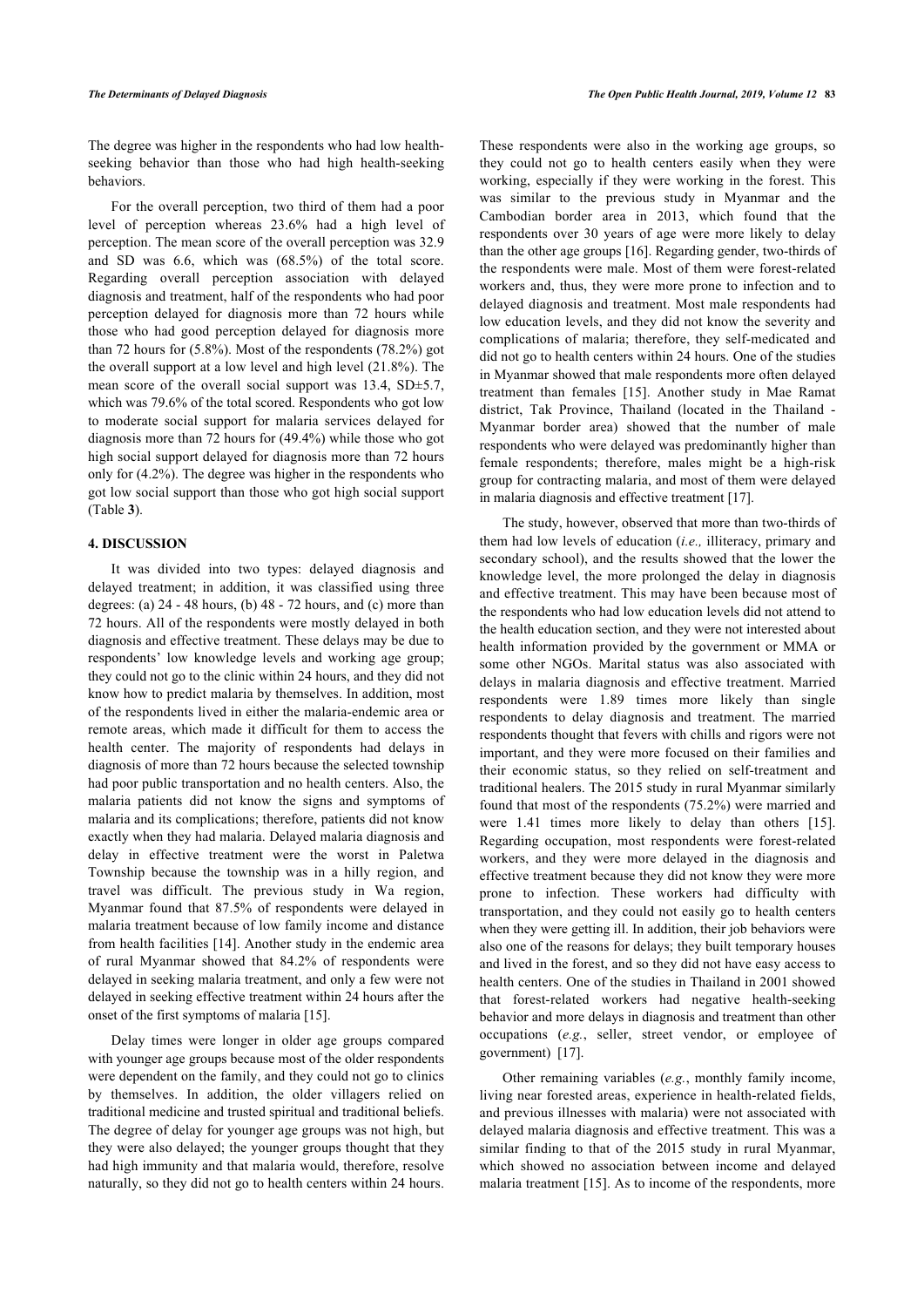than two-thirds of them earned more than enough money to afford to go to clinics; however, they delayed because of the unavailability of health-care personnel. Moreover, their work, families, and social activities might also have led to delayed diagnosis and effective treatment. Another variable, disease exposure, was not associated with delayed diagnosis and effective treatment because almost all (*i.e.,* nearly 100%) of the respondents were not experienced in health-related fields, and they had not suffered from malaria before 2016.

This study found an association between knowledge of malaria and delayed malaria diagnosis and treatment; however, the results showed that more than half of the respondents had low levels of knowledge, and only a few respondents had higher levels of knowledge about malaria. The respondents who had low levels of knowledge about the disease were more likely to have delayed diagnosis and treatment. The previous study in Myanmar found the similar result, that 56.1% of respondents had poor knowledge so that they went to informal health center including traditional healers and quacks and treated after 72 hours from the onset of symptom started [[15\]](#page-7-14). This was also similar to a study in Mae Sot district, Tak province, Thailand which showed that there was a significantly positive correlation between knowledge on malaria and treatment seeking behavior [[18\]](#page-7-17). The respondents in this study have several choices as seeking treatments for illness. This study found that more than half of them chose health center and volunteer. Some of them still chose traditional healer and quacks. However, all of the respondents delayed more than 24 hours, even they choose correct health services. This may be due to the availability of volunteers that they also go to work for their income, thus sometimes they are not in the village when the patients need[[19\]](#page-7-18). In addition, the respondents thought that the cost for malaria diagnosis and treatment is expensive, difficult to find health care personal and distance barrier. Drug vendors sell fake drugs or ineffective drugs, which the respondents can easily buy so that they do not want to go health center. The previous study in Myanmar showed that health-seeking behavior and services accessibility were associated with delayed in malaria treatment [\[15](#page-7-14)]. Also, a study in Myanmar described that roles of assigned village health volunteers are questionable and need to be strengthened [\[19](#page-7-18)].

Regarding the perception, there was an association between perception and delayed malaria diagnosis and effective treatment in this study. This result implied that the respondents who had poor perception went to clinic later than the respondents who had a good perception of malaria. Interestingly, 5.8% of respondents went to the clinic more than 72 hours and had a good perception on malaria. The reason might be due to civil war especially in Paletwa township, respondents had good perception but they cannot go to health center at the time of illness. It was similar to the previous study in Zanazibar in 2013, which showed that there was an association between perception and seeking malaria treatment [[20\]](#page-7-19). Contrastively, the study done in Tak province, Thailand in 2007 found no association between them and showed different result compare to this study[[17](#page-7-16)]. There was an association between social support on malaria services and delayed malaria diagnosis and effective treatment. Half of the respondents had low social support for malaria services. Less

than 30% of the respondents got support all the time from family, friends, community and volunteers but more than half of them got support sometimes. Most of the respondents never got final support from all of the social support on malaria services. Therefore, they did not go to malaria services within 24 hours and they went to health center or volunteer when it is more severe. Some rural areas where people have low income were presented that villagers do not want to pay for malaria service. This may lead to delayed in malaria diagnosis and effective treatment. One of the previous studies in Myanmar showed that respondents who can afford for the treatment also significantly associated with seeking malaria treatment and 1.54 times more less likely to delay than those who cannot afford [\[15\]](#page-7-14). Difficulty in transportation is another problem in villages; transportation was not convenient and difficult to access, most of the respondents used their own vehicles to get malaria services. Some respondents lived far away from the malaria services, thus, patients do not want to go to health care center and they more preferred to choose the nearest place for malaria services.

# **5. LIMITATIONS OF THE STUDY**

This study provides a list of the factors influencing the delayed diagnosis and treatment of malaria in Myanmar. The findings were limited since the study population was rather selective, as it was only conducted among the respondents who lived in malaria-endemic area and were present at the time of data collection. This study was conducted based on the answers from the respondents and hence, there was a possibility of recall bias. This study did not investigate the details of previous experience about the illness and its complications. The patients who were infected with malaria and emerged successful in both diagnosis and the effective treatment of the disease were not included in this study. This study was based on the medical record of MMA and may have missed a few patients from other projects or government hospitals. These may contain a recall bias in the respondents' memories as there were problem in recalling the affecting factors to a delay in seeking treatment for malaria during the last year and it depends on the severity of the illness.

# **CONCLUSION**

In this study, the problems, needs, types and degree of the delay in malaria diagnosis and its treatment were explored. New interventions or approaches should be introduced and implemented to fill these gaps. For provider sectors' recommendations, the national malaria treatment guideline should be updated and distributed among service providers from the government, NGOs, INGOs and private clinics in all areas, especially in remote areas. In terms of medical management by the Myanmar Government, the medical licensing system should be enhanced to ensure that the private clinics could be held to maintain the standard, which could dictate the quality of services and control the cost. For village health volunteers, the updated guideline must be provided to them to be able to deliver quality diagnosis and standard treatment guidelines and to disseminate proper health messages to the patients. The active case detection should be promoted to find out missing or asymptomatic malaria cases. From a